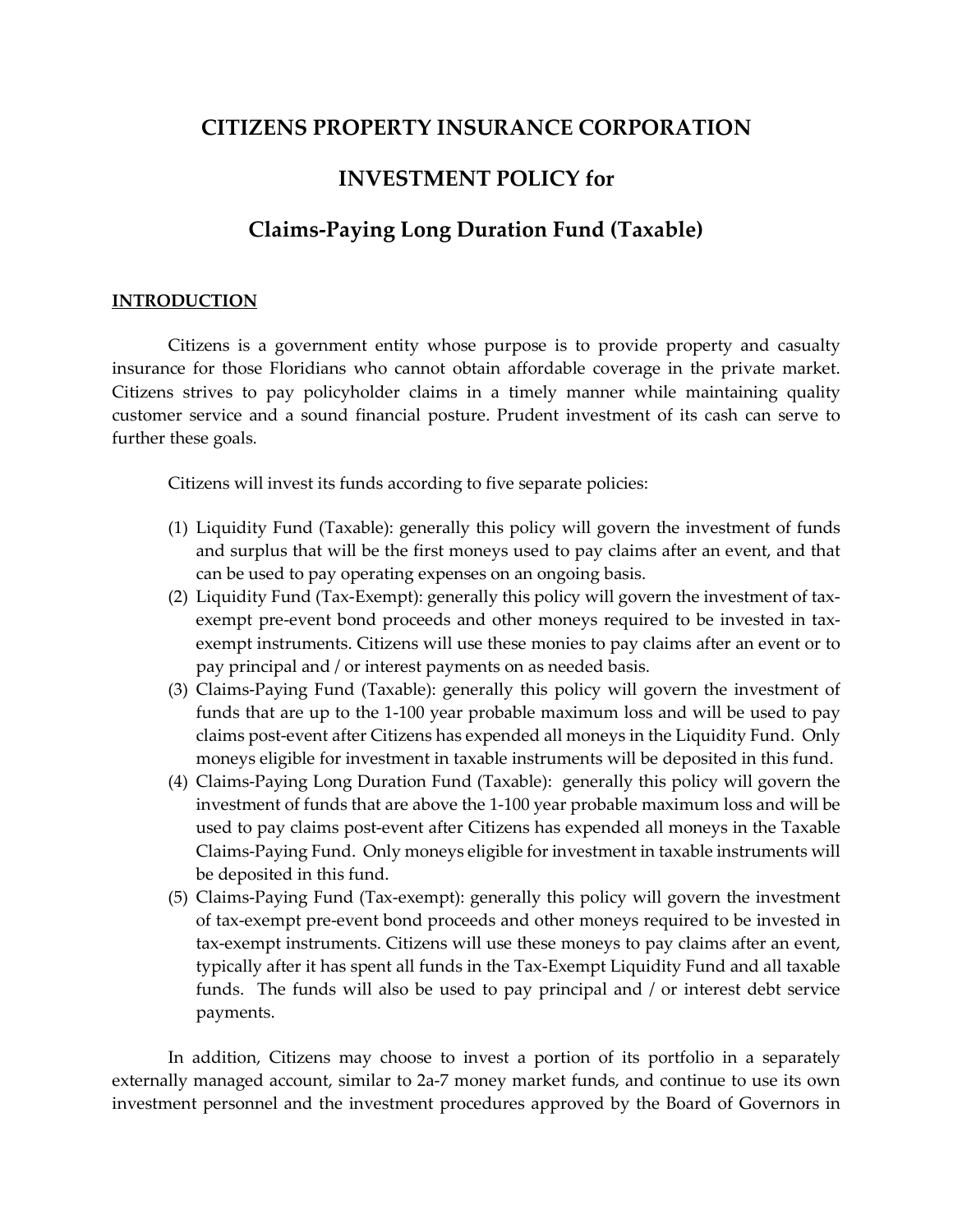# **Citizens Property Insurance Corporation Claims-Paying Long Duration Fund (Taxable) Investment Policy** Page 2 of 11

October 2007 (Citizens' "Operating Funds Portfolio"). The Operating Funds Portfolio will consist of the approximate amount funds needed to pay the day-to-day operating expenses of Citizens, as determined by Citizens' Chief Financial Officer. Internally Managed Funds will be invested in Money Market Mutual Funds, Bank Instruments, and Treasury or Agency securities (see Appendix A, "Types of Permitted Securities"). For all other funds, (the "Externally Managed Funds") Citizens will utilize third-party professional Investment Managers selected in a method consistent with applicable law and Citizens' internal procurement policies.

In addition to the restrictions and guidelines contained herein, Citizens' investments must comply with applicable Florida Statutes and bond document restrictions, all of which are incorporated by reference.

Citizens' overall investment strategy will have the following prioritized goals: (i) safety of principal; (ii) liquidity, so that operating expenses and claims can be paid in a timely manner; and (iii) competitive returns. However, each of the policies described above may provide for different portfolio duration, credit quality, and other parameters consistent with these broad goals and the specific purpose of the underlying fund.

## **INVESTMENT OBJECTIVES**

The primary investment objectives of the Claims-Paying Long Duration Fund are to provide safety of principal while achieving a competitive return on invested assets. Cash flow needs for Citizens after a storm are difficult to project, but it is prudent to assume that significant amounts of cash could be needed to pay covered losses. Since paying such losses fully and in a timely manner is a priority for Citizens, liquidity in all portfolios must be paramount. However, the moneys invested pursuant to this policy will be used only after Citizens uses the moneys in its Liquidity Funds and Claims-Paying Funds for losses that exhaust approximately a 1-100 year probable maximum loss. As the moneys invested pursuant to this policy will be Citizens' last source of available funds, the duration limits of this policy will be longer than the duration of the Claims-Paying Fund (Taxable).

## **INVESTMENT STRATEGIES, COMPLIANCE AND PERFORMANCE MEASUREMENT**

Citizens' Claims-Paying Long Duration Fund portfolio ("the Portfolio") will be invested only in high quality fixed income securities. *Fixed Income Securities* are securities that pay interest, dividends or distributions at a specified rate. The rate may be a fixed percentage of the principal or adjusted periodically. In addition, the issuer of a fixed income security must repay the principal amount of the security, normally within a specified time. The fixed income securities in which Citizens or its Investment Managers will invest in include corporate debt securities, bank instruments, US Treasury securities ("Government securities"), US Government Agency securities ("Agency securities"), Municipal securities, and shares of Money Market Mutual Funds. However, Citizens and its Investment Managers are not permitted to buy such fixed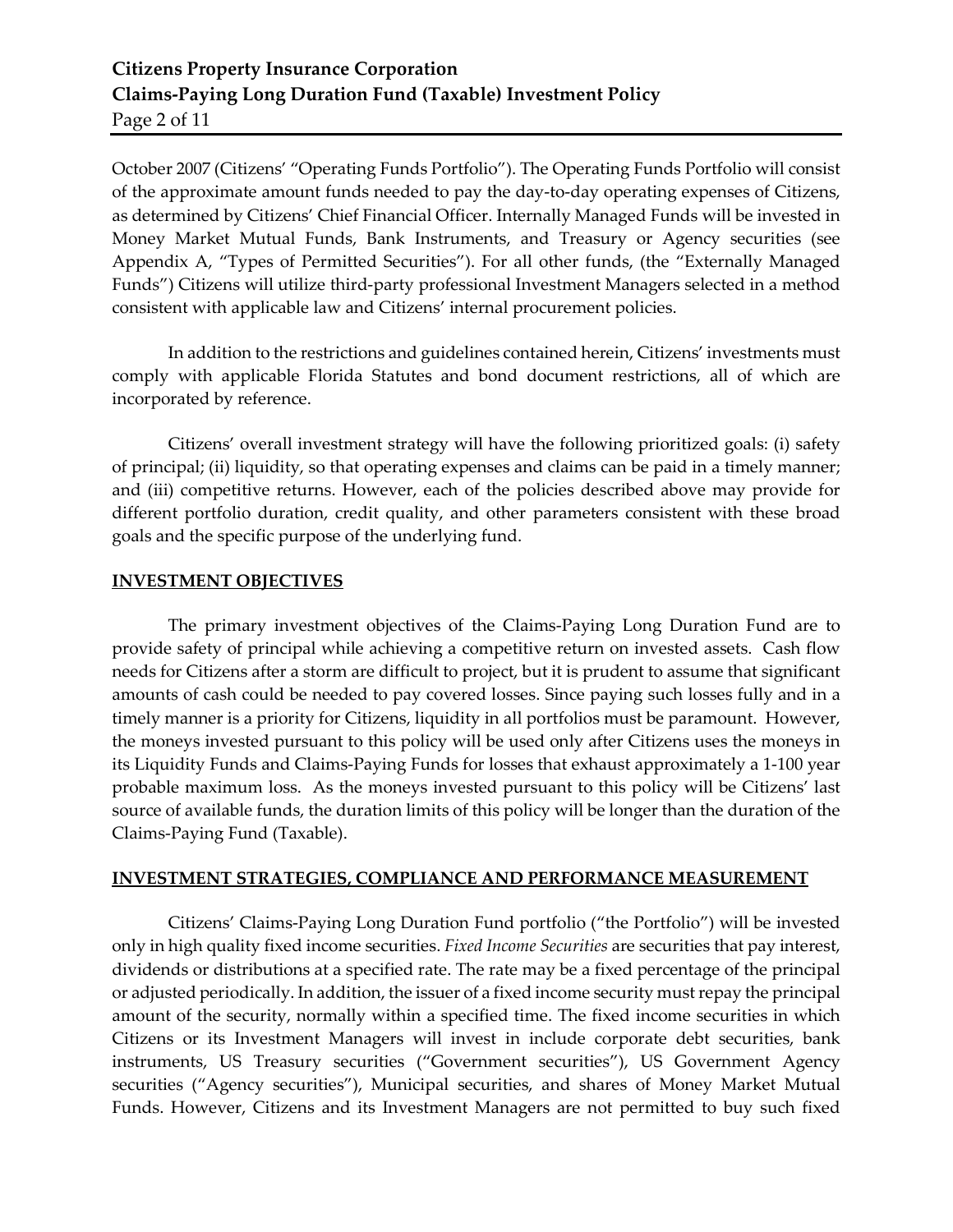# **Citizens Property Insurance Corporation Claims-Paying Long Duration Fund (Taxable) Investment Policy** Page 3 of 11

income securities to the extent that they require Citizens to be a Qualified Institutional Buyer, as defined by the [United States Securities and Exchange Commission](http://en.wikipedia.org/wiki/United_States_Securities_and_Exchange_Commission) in [Rule 144A](http://en.wikipedia.org/wiki/Rule_144A) under the [Securities Act of 1933.](http://en.wikipedia.org/wiki/Securities_Act_of_1933)

For a more detailed description of the Portfolio securities, please see "Types of Permitted Securities" at Appendix A.

It is the responsibility of the Investment Manager(s) to maintain compliance with all aspects of this policy on a daily basis. Citizens will independently verify compliance periodically, and it is therefore required that all Investment Managers supply Citizens with whatever data is needed to perform such verification in a timely manner. However, Citizens' compliance checks do not relieve the Investment Managers of their responsibility to perform such checks on a daily basis.

Citizens will measure the performance of the Portfolio from various perspectives: (i) the Portfolio will be measured regularly for compliance with the Investment Guidelines below and the Investment Objectives above; (ii) the Portfolio's performance will be analyzed for return performance by comparing the various Investment Managers' Claims-Paying Long Duration Funds (Taxable) performance to each other on a regular basis; (iii) the Portfolio's performance, and each Investment Manager's share thereof, will be compared to investment benchmarks – or a blend of investment benchmarks – on a monthly basis which Citizens will establish and will communicate to managers periodically The purpose of using any investment benchmark as performance measurement tools is not to guide investment selection – the Investment Managers' professional judgment, operating within the specific Investment Guidelines below, is meant to be the determinant of investment selection. Rather, Citizens will use any investment benchmark to measure the Portfolio's overall performance and as one measure of the relative performance of the Investment Managers. The Investment Managers must provide reports to Citizens on a monthly basis, or more frequently as requested by Citizens, that enable Citizens to understand specifically how the Portfolio is being invested so this performance analysis can be done.

## **INVESTMENT GUIDELINES**

# *Credit Quality*

At the time of purchase, all securities must be rated in accordance with the following.

- (1) Securities with long-term investment ratings must be rated from at least two of Moody's, S&P, and/or Fitch with minimum ratings of BBB-/Baa3;
- (2) Securities with short-term investment ratings must be rated from at least two of Moody's, S&P, and/or Fitch, and must have minimum ratings of P-1 by Moody's; A-1 by S&P; and/or F1 by Fitch;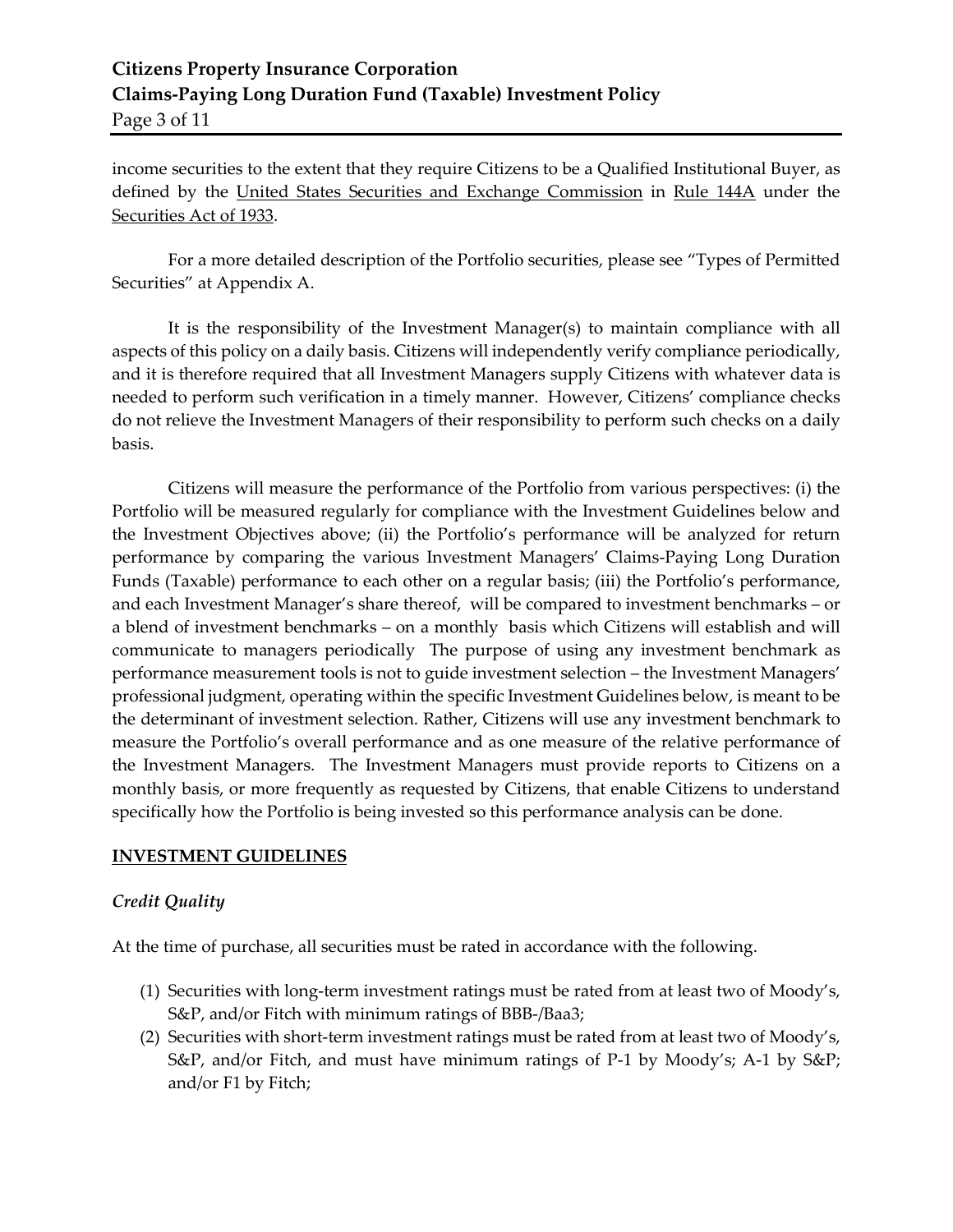# **Citizens Property Insurance Corporation Claims-Paying Long Duration Fund (Taxable) Investment Policy** Page 4 of 11

- (3) Money Market Funds must be rated Aaa by Moody's, AAAm by S&P **and/o**r AAAmmf by Fitch;
- (4) Banker's Acceptances (BAs) and Certificates of Deposit (CDs) can be issued by any domestic or foreign bank with minimum capital of \$100 million and the bank must have minimum ratings of P-1 by Moody's or A-1 by S&P.
- (5) Asset-backed securities of single issuing trust or master trust for prime automobile, equipment loan and lease receivables, and credit card receivables must be rated from at least two of Moody's, S&P, and/or Fitch and must have ratings of Aaa by Moody's, AAA by S&P, and/or AAA by Fitch. At original issuance, deal size must be at least \$250 million, and tranche size must be at least \$75 million for each security.
- (6) If the issue or security has no ratings, the ratings of the underlying program or issuer can be used as long as the program or issuer with allowable ratings provides an explicit and unconditional guarantee for the security in the Portfolio.

If anything occurs which causes an investment in the Portfolio to fall outside the standards described above, the applicable Investment Manager must notify Citizens' investment personnel and CFO in writing via e-mail within one day of the occurrence of such event. The Investment Manager must also prepare a written plan of action for the affected security and present it to Citizens' CFO within five business days of the event. In general, any such affected security should be liquidated in a timely fashion as market conditions warrant, and the manager should provide a written recommendation to Citizens' CFO; however, immediate sale in a temporarily depressed market is not mandated by this policy.

# *Diversification*

It is Citizens' intent to maintain a properly diversified portfolio in order to reduce its risk from changes in the market for various classes of securities and to protect against changes in the financial health of any issuer of securities purchased by or on behalf of Citizens. Each individual Investment Manager should treat its portfolio as a stand-alone entity for purposes of compliance with the diversification restrictions of this policy. With that in mind, the following diversification restrictions apply:

- Treasury and Agency securities, Treasury and Agency Money Market Funds, Agency Mortgage Backed Securities (MBS), Agency Commercial Mortgage Backed Securities (CMBS), Agency Collateralized Mortgage Obligations (CMO) and Notes whose principal and interest payments are fully insured by the FDIC and Treasury and Agency Collateralized Repurchase Agreements must in total be at least 25% of the Portfolio.
- Corporate securities, Commercial Paper, Banker's Acceptances (BAs) and Certificates of Deposit (CDs), Municipal Securities, and corporate Money Market Funds in total cannot comprise more than 75% of the Portfolio.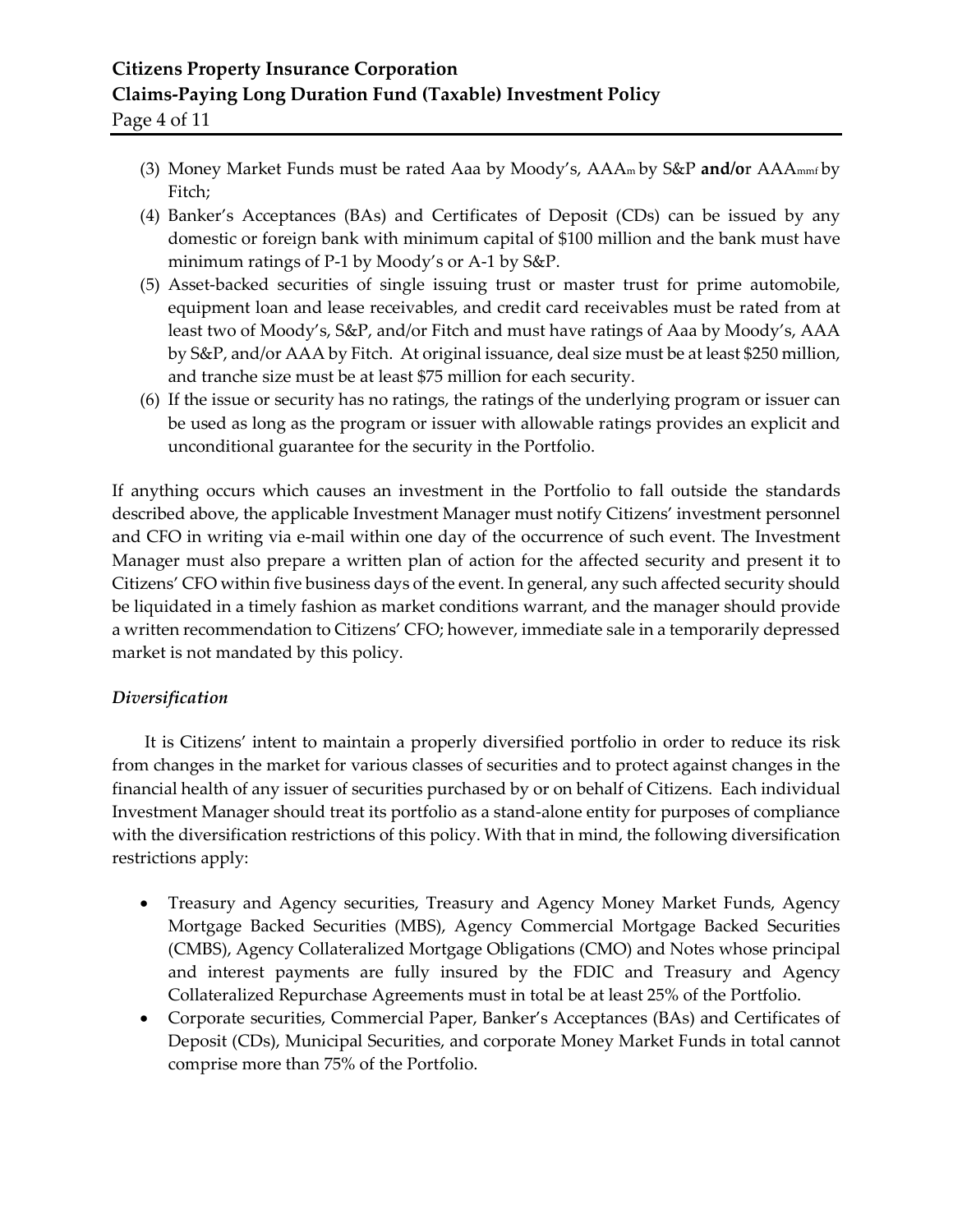# **Citizens Property Insurance Corporation Claims-Paying Long Duration Fund (Taxable) Investment Policy**

Page 5 of 11

- No more than 30% of the Portfolio shall be in a single industry sector. Treasury and Agency securities are not considered to be part of an industry for these purposes. The Barclays Industry Sector will be used to verify the sector limit.
- No more than 15% of the Portfolio shall be invested in Agency MBS, CMBS or CMO.
- Securities of a single issuer (excluding Treasury and Agency securities) shall not represent more than 3% of the Portfolio.
- Securities that have a rating(s) from Moody's, S&P, and/or Fitch of either BBB- or Baa3 shall not represent more than 7.5% of the Portfolio with the securities of a single issuer representing no more than 1.0% of the Portfolio.
- Securities of any individual Agency, including MBS, CMBS or CMO, should not represent more than 20% of the Portfolio.
- Investments in an individual Money Market Fund (including Treasury and Agency Money Market Funds) shall be limited to a lesser of \$200 million or 4% of that individual Money Market Fund's total assets.
- Floating Rate Notes collateralized by Certificate of Deposits and issued through the Yankee CD program will be considered Corporate Floating Rate Notes.
- Municipal Securities shall not represent more than 25% of the Portfolio.
- Repurchase Agreements shall not represent more than 15% of the Portfolio's amortized cost and should be collateralized as described in Appendix A.
- Banker's Acceptances (BA) and Certificates of Deposits (CDs) shall not collectively represent more than 10% of the Portfolio.
- Asset-backed securities for prime automobile, equipment loan and lease receivables, and credit card receivables shall not represent more than 10% of the Portfolio with the securities of a single issuer representing no more than 0.75% of the Portfolio.
- Exposure to banks providing LOC or liquidity support for the underlying securities in Portfolio should be diversified as well. No bank shall provide such support for underlying securities representing more than 10% of the Portfolio.
- No more than 25% of the Portfolio shall consist of securities, excluding securities where weighted average life is used, with a final maturity between 12 and 15 years.
- No more than 10% of the Portfolio shall consist of securities, excluding securities where weighted average life is used, with a final maturity between 15 and 20 years and one month.

# *Duration*

It is Citizens' intent under this policy to have a portfolio that can provide ready liquidity at a price approximating amortized cost. Each individual Investment Manager should treat its portfolio as a stand-alone entity for purposes of compliance with the duration restrictions of this policy. With that in mind, the following duration restrictions apply: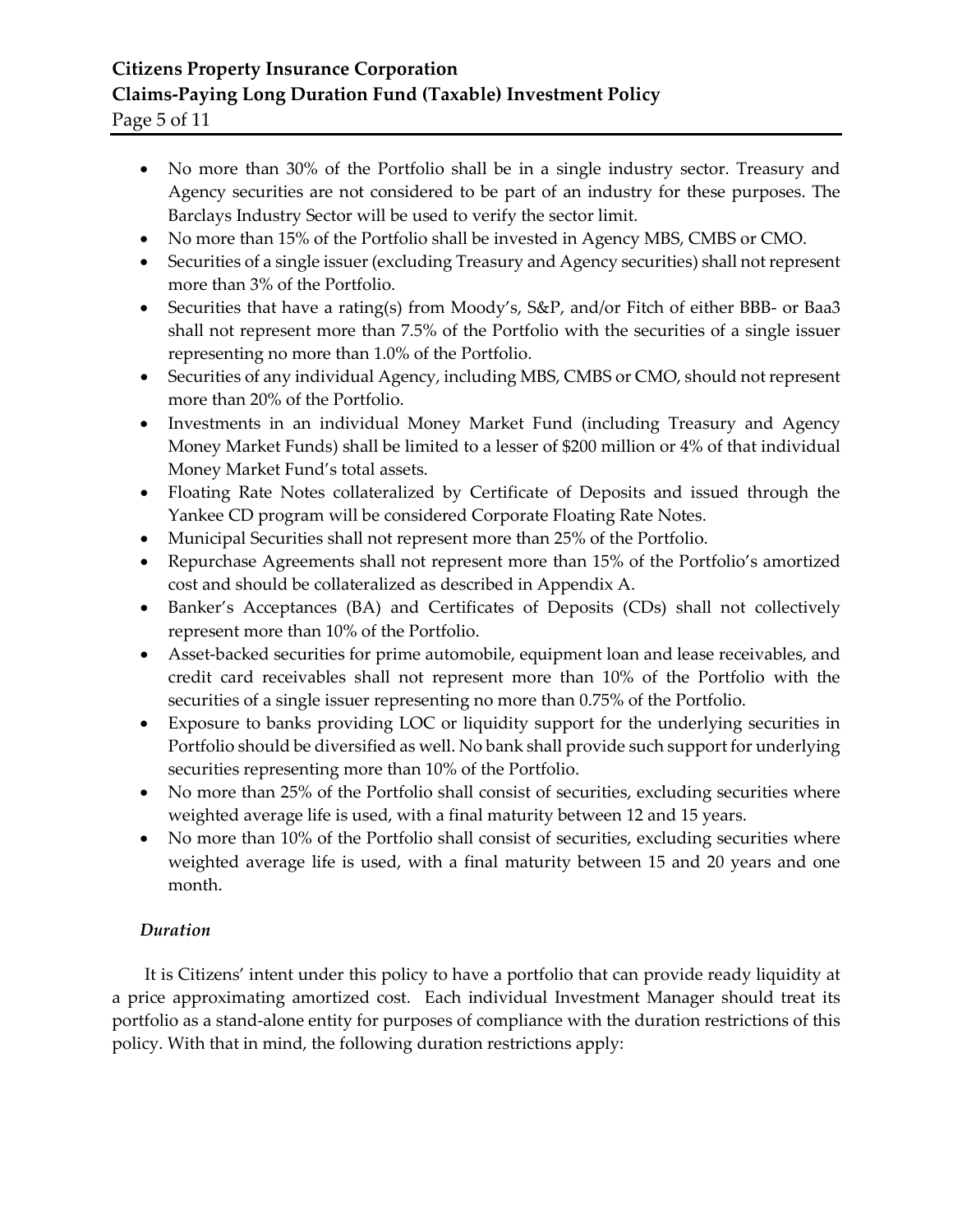# **Citizens Property Insurance Corporation Claims-Paying Long Duration Fund (Taxable) Investment Policy**

Page 6 of 11

- The maximum permitted final maturity for any security, except for securities where the weighted average life is used, in the Portfolio is 20 years and one month.
	- o For purposes of this calculation, the final maturity of any variable or floating rate obligation (collectively, "VROs") with a Demand Feature (a feature permitting the holder of a security to sell such security within 3 years at an exercise price equal to the approximate amortized cost of the security at the time of exercise, where such feature is supported by a letter of credit ("LOC") or other liquidity facility from a bank rated as described above) shall be deemed to be the shortest of the time remaining until the Demand Feature could be exercised or the expiration date of the LOC or liquidity facility that supports such VROs. Any such LOC or liquidity facility must be renewed at least 45 days prior to its expiration to be deemed in effect for purposes of this policy. For VROs without a Demand Feature, the final maturity for purposes of this section is the stated legal maturity.
- The dollar weighted average maturity of the Portfolio shall not exceed 120 months, or ten years, calculated using the interest rate reset period for any VROs without a Demand Feature, and for VROs with a Demand Feature using the longer of the interest rate reset period or the time remaining until the Demand Feature could be exercised.
- Banker's Acceptances and Certificates of Deposit must have a maximum maturity of less than 397 days.
- Repurchase Agreements must have a maximum maturity of 30 days or less.
- If a fixed rate security has mandatory put option then the mandatory put date will be used as a final maturity date.
- If a variable rate security has mandatory put option then the mandatory put date will be used as a final maturity date if the issuer has underlying ratings by at least two of Moody's, S&P and/or Fitch, with minimum ratings of A2 from Moody's, A from S&P and/or A from Fitch.
- Asset-backed securities for prime automobile, equipment loan and lease, and credit card receivables shall use the weighted average life as the final maturity date with a maximum weighted average life of 10 years.

# **STRESS TESTING**

The Investment Managers will quarterly stress-test the portfolio in order to gauge the ability of the Portfolio to withstand interest rate shifts, credit shocks, and other market changes. Citizens' will provide the stress test conditions two weeks prior to the stress test date.

# **OTHER RESTRICTIONS**

• Auction Rate Securities are not permitted.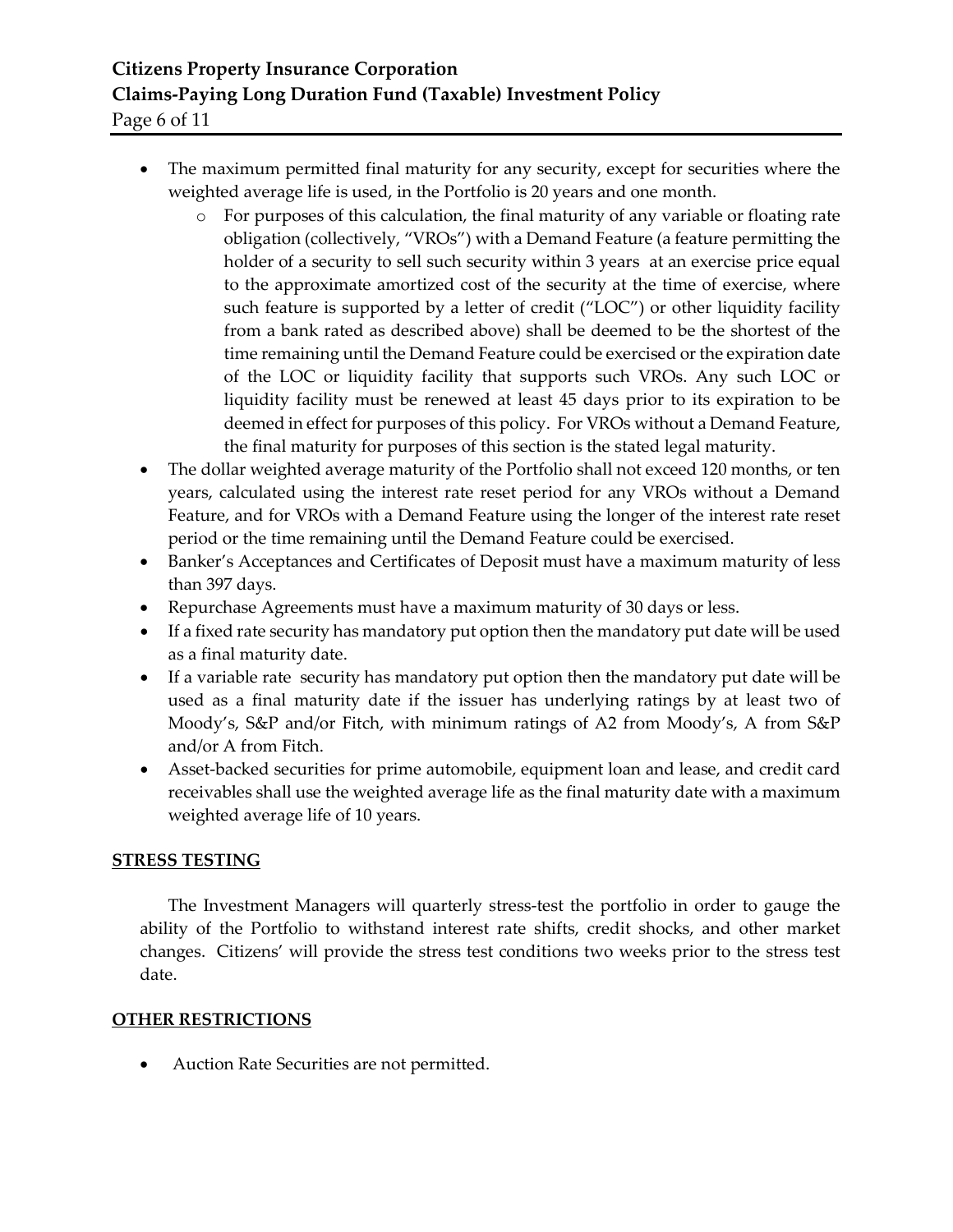# **Citizens Property Insurance Corporation Claims-Paying Long Duration Fund (Taxable) Investment Policy**

Page 7 of 11

- Commercial Paper Notes issued under Section 4(2) of Securities act of 1933 are not permitted
- Qualified Public Depositories are not permitted
- Derivatives are not permitted.
- Subordinate obligations, regardless of ratings, are not permitted.
- Repurchase Agreements (unless collateralized as described in Appendix A), Reverse Repurchase Agreements and Securities Lending are not permitted.

**This policy was approved by Citizens Property Insurance Corporation's Board of Governors on December 11, 2019**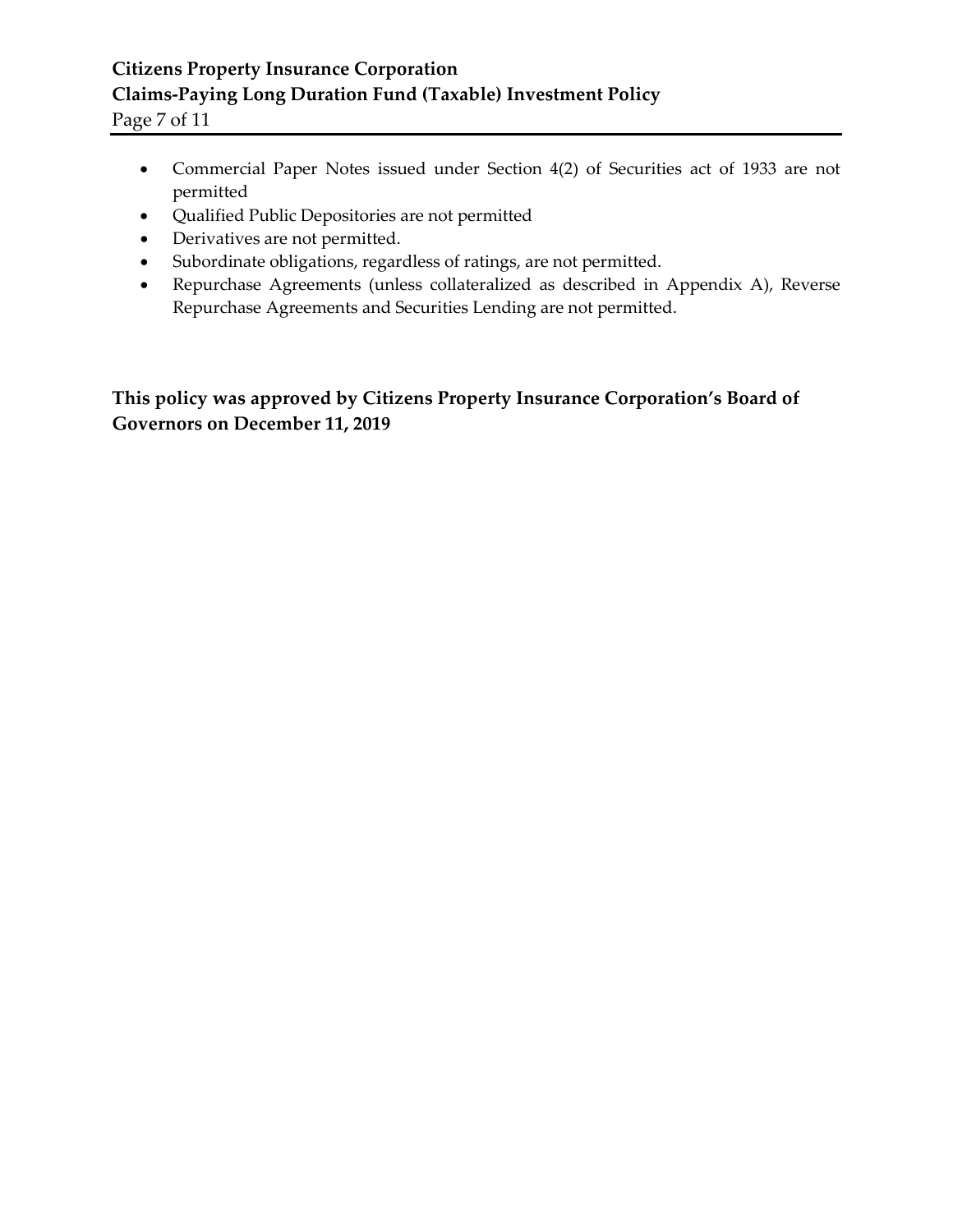## **Appendix A-Types of Permitted Securities**

## **CORPORATE DEBT SECURITIES**

Corporate Debt securities are fixed income securities issued by businesses. Notes, bonds, debentures and commercial paper are the most prevalent types of corporate debt securities. Citizens may also purchase interests in bank loans to companies.

## **COMMERCIAL PAPER**

Commercial Paper is an issuer's obligation with a maturity of less than 9 or 12 months. Companies typically issue commercial paper to pay for current expenditures. Most issuers constantly reissue their commercial paper and use the proceeds (or bank loans) to repay maturing paper. If the issuer cannot continue to obtain liquidity in this fashion, its commercial paper may default.

## **DEMAND INSTRUMENTS**

Demand instruments are corporate debt securities that the issuer must repay upon demand. Other demand instruments require a third party, such as a dealer or bank, to repurchase the security for its face value upon demand. Citizens' treats demand instruments as short-term securities, even though their stated maturity may extend beyond one year.

## **BANK INSTRUMENTS**

Bank instruments are unsecured interest bearing deposits with banks. Bank instruments include, but are not limited to, bank accounts, Time Deposits, Certificates of Deposit and Banker's Acceptances. Yankee instruments are denominated in US dollars and issued by non-US branches or foreign banks.

Neither Citizens nor its Investment Managers will invest in instruments of domestic or foreign banks and savings and loans unless they have capital, surplus and undivided profits of over \$100,000,000, or if the principal amount of the instrument is insured by the Bank Insurance Fund of the Savings Association Insurance Fund which are administered by the Federal Deposit Insurance Corporation either directly or as part of CDARS (Certificate of Deposit Account Registry Service) program.

These instruments may include Eurodollar Certificates of Deposit, Yankee Certificates of Deposit, and Eurodollar Time Deposits.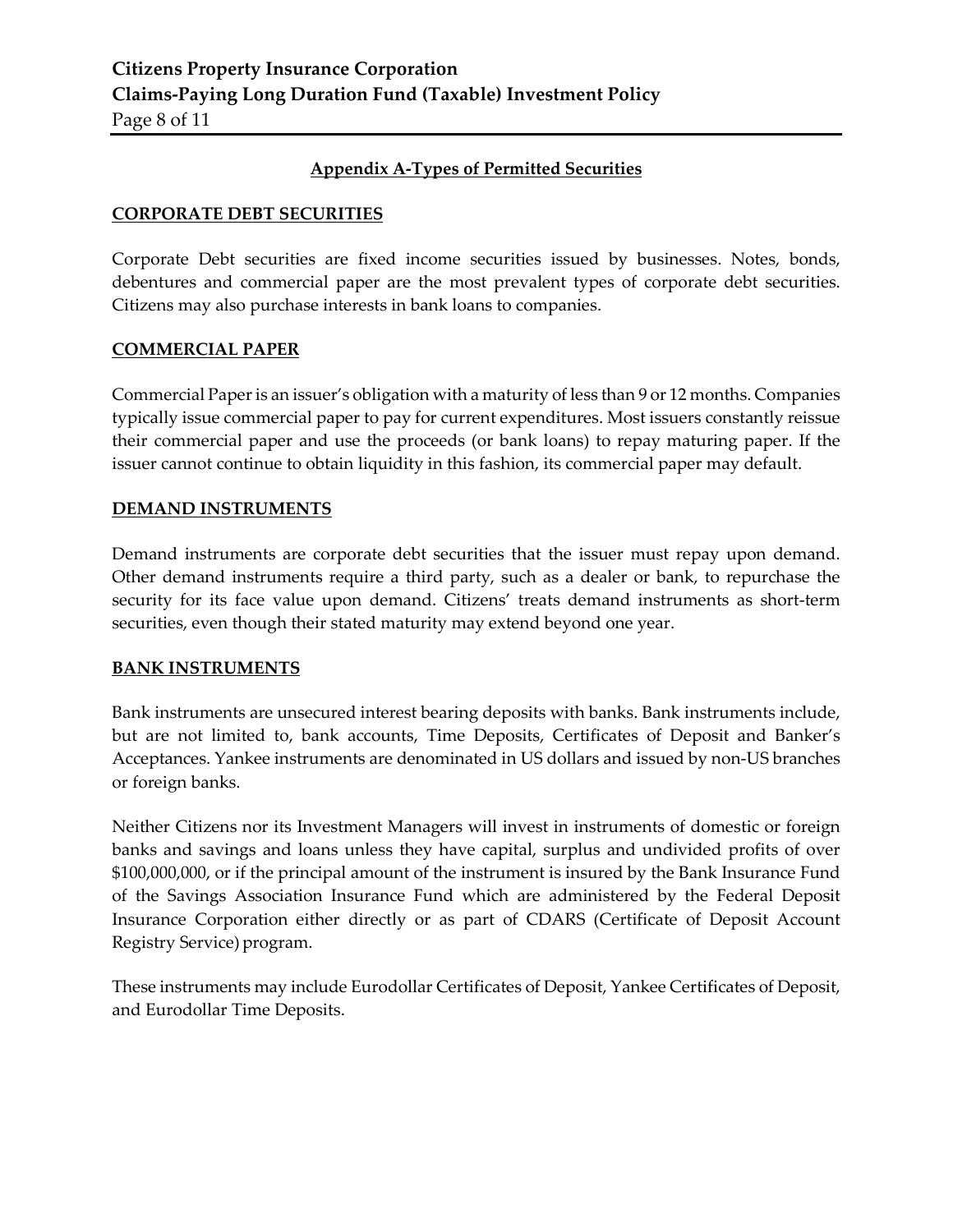#### **FLOATING RATE NOTES**

Floating rate Notes are Variable rate bonds with an interest rate that is periodically reset, usually every three months, and that carry a fixed spread, usually over the three-month London Interbank Offered Rate (LIBOR).

#### **U.S. TREASURY SECURITIES**

US Treasury securities are direct obligations of the federal government of the United States**.**

#### **AGENCY SECURITIES**

Agency securities are issued or guaranteed by a federal agency or other Government-Sponsored Entity (GSE) acting under federal authority. Some GSE securities are supported by the full faith and credit of the United States. These include securities issued by the Government National Mortgage Association, Small Business Administration, Financial Assistance Corporation, Farmer's Home Administration, Federal Financing Bank, General Services Administration, Department of Housing and Urban Development, Export-Import Bank, Overseas Private Investment Corporation, and Washington Metropolitan Area Transit Authority.

Other GSE securities receive support through federal subsidies, loans, or other benefits, For example, the US Treasury is authorized to purchase specified amounts of securities issued by (or otherwise make funds available to) the federal Home Loan Bank System, Federal Home Loan Mortgage Corporation, Federal National Mortgage Association, and Tennessee Valley Authority in support of such obligations.

A few GSE securities have no explicit financial support, but are regarded as having implied support because the federal government sponsors their activities. These include securities issued by the Farm Credit System, Financing Corporation, and Resolution Funding Corporation.

Notes issued through the US Government Temporary Liquidity Guarantee Program, whose interest and principal payments are fully and unconditionally guaranteed by the FDIC will be considered Agency Notes.

## **AGENCY MORTGAGE BACKED SECURITIES**

Mortgage pass-through securities are issued by Government National Mortgage Association (GNMA), Federal Home Loan Mortgage Corporation (FHMLC) and Federal National Mortgage Association (FNMA). The pass-through securities represent a direct ownership interest in a pool of mortgage loans.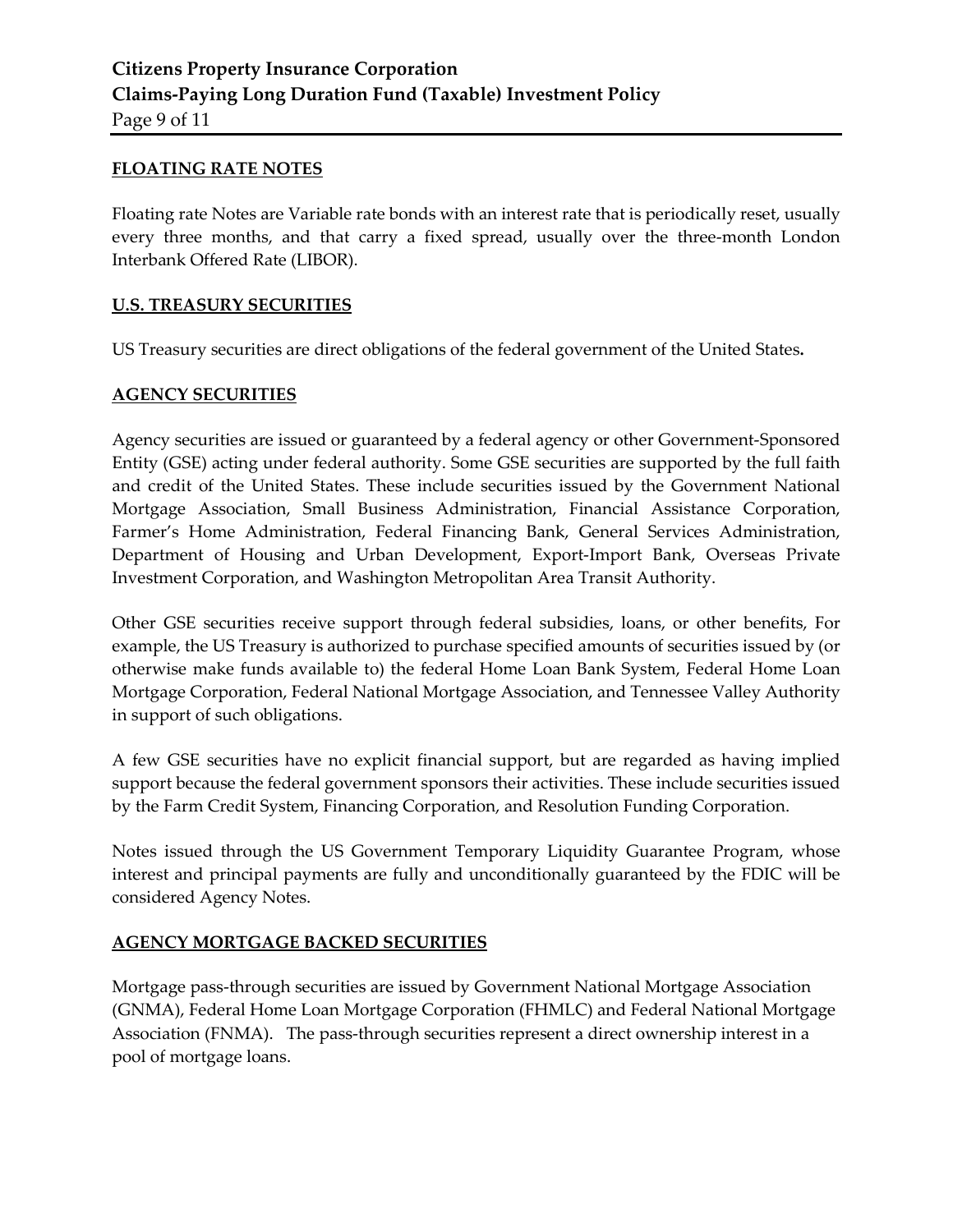An issuer of a pass-through or participation certificate (PC) collects monthly payments from the borrowers whose loans are in a given pool and "passes through" the cash flow to investors in monthly payments, less any servicing and/or guarantee fees. Most pass-throughs are backed by fixed-rate mortgage loans; however, *adjustable-rate mortgage loans (ARMs)* are also pooled to create the securities.

## **ASSET-BACKED SECURITIES**

An asset-backed security is a financial security backed by a loan, lease, credit card, or receivables against assets other than real estate and mortgage-backed securities.

## **MUNICIPAL SECURITIES**

Municipal securities are issued by states, counties, cities, and other political subdivisions and authorities. Both taxable and tax-exempt municipal securities are allowable investments.

## **FOREIGN SECURITIES**

Foreign securities are US dollar-denominated securities of issuers based outside the United States. Citizens considers the issuer to be based outside the United States if: it is organized under the laws of, or has a principal office located in, another country; or it (or its subsidiaries) derived in its most current fiscal year at least 50% of its total assets, capitalization, gross revenue, or profit from goods produced, services performed or sales made in another country.

# **MONEY MARKET MUTUAL FUNDS**

Money Market mutual funds are registered investment companies that comply with rule 2a7 of the Investment Company Act of 1940.

## **REPURCHASE AGREEMENTS (REPOs)**

Repurchase Agreements are a form of short-term borrowing for dealers in government securities. The dealer sells the government securities to investors, usually on an overnight basis, and buys them back at an agreed upon price the following day. For the party selling the security (and agreeing to repurchase it in the future) it is a repo.

Repurchase Agreements are permitted for use by Citizens when transacted with any registered broker/dealer or any domestic commercial bank whose unsecured long-term debt obligations are rated at least "A2" by Moody's and "A" by S &P without regard to gradation . In addition, (a) a specific written repurchase agreement must govern the transaction, (b) the securities must be held free and clear of any lien, by the Indenture Trustee or an independent third party acting solely as agent for the Indenture Trustee, and (c) such party must be a member of the Federal Deposit